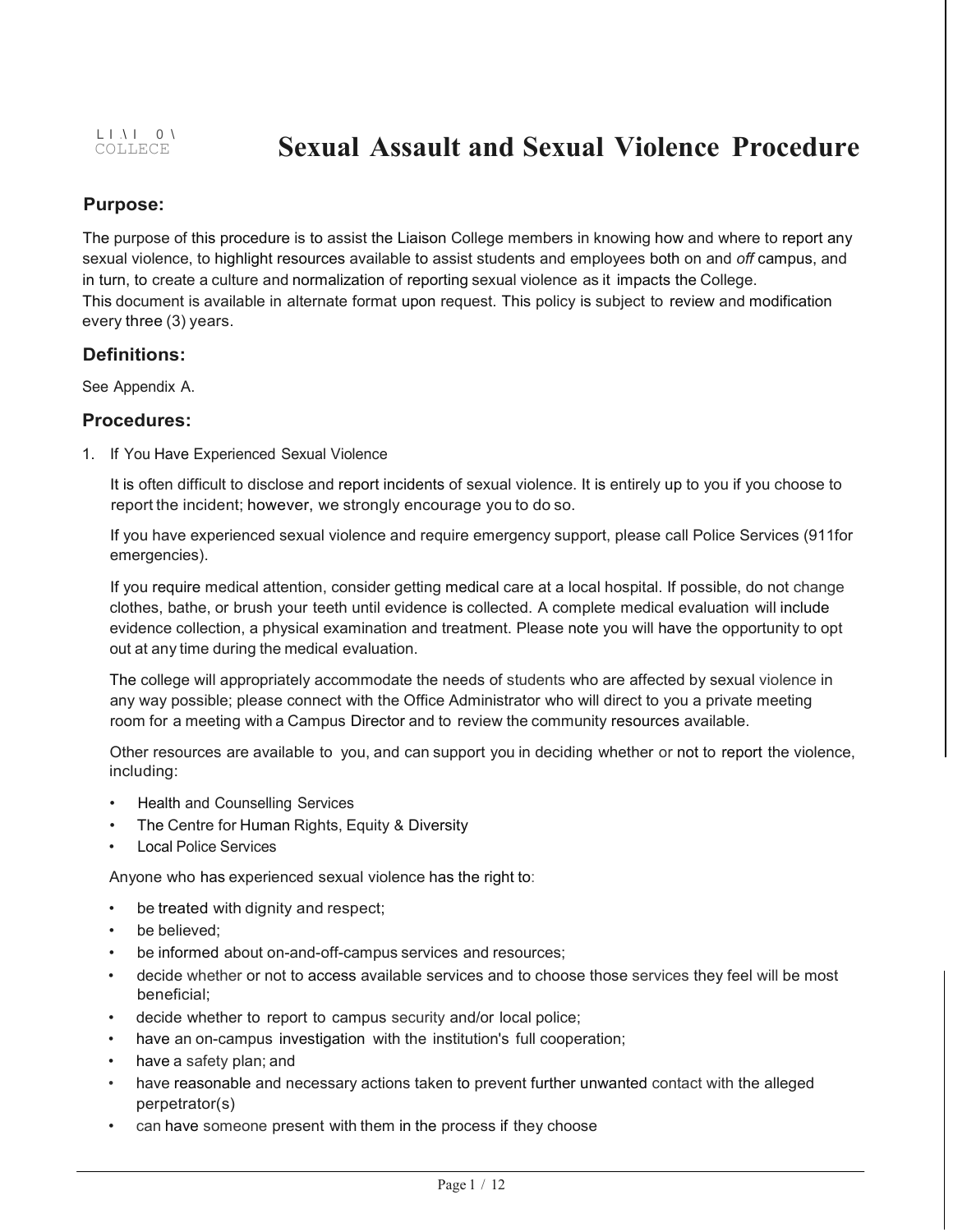**Students are not required to report an incident of, or make a complaint about sexual violence under the process in order to obtain the supports and services of accommodation.**

2. If you would like to File a Formal Complaint within the College, please advise the Campus Administrator who will supply you with the necessary forms and assist you; at any time throughout the process you may opt to have someone else present with you.

Individuals who have experienced sexual violence may also wish to press charges under the Criminal Code, please call Police Services (911for emergencies).

3. What to Do if You Witnessed Sexual Violence

If you witness sexual violence, and require emergency support, please call Police Services (911for emergencies).

If a member of faculty or staff of the College becomes aware of an allegation of sexual violence against another member of the College community, the faculty or staff is required to report the alleged incident to Liaison College Headquarters.

4. What to Do if Someone Discloses Allegations of Sexual Violence

A person may choose to confide in someone (such as an instructor or administrator) about an act of sexual violence. Students who have experienced sexual violence may also disclose to staff or faculty members when seeking support and/or academic accommodation. A supportive response involves:

- listening without judgement and accepting the disclosure as true;
- communicating that sexual violence is never the responsibility of the survivor;
- helping the individual identify and/or access available on or off-campus services, including emergency medical care and counselling;
- respecting the individual's right to choose the services they feel are most appropriate and to decide whether to formally report to the police.
- recognizing that disclosing can be traumatic and an individual's ability to recall the events may be limited;
- respecting the individual's choices as to what and how much they disclose about their experience; and
- making every effort to respect confidentiality and anonymity.

If disclosure is made to any faculty or staff member by a student seeking support or academic accommodation, the faculty or staff should refer the student to Administration or Director, to ensure that the student receives all necessary support and academic accommodation.

As indicated above, if faculty or staff member of the College becomes aware of an allegation of sexual violence against another member of the College community, the faculty or staff member is required to report the alleged incident to their direct supervisor immediately. From there, the supervisor with consult other college officials as appropriate and required.

If students, in good faith, report an incident of, or make a complaint about, sexual violence, they will not be subject to discipline or sanctions for violations of the private career college's policies relating to drug or alcohol use at the time the alleged sexual violence occurred.

Students who disclose their experience of sexual violence through reporting an incident of, making a complaint about, or accessing supports and services for sexual violence, will not be asked irrelevant questions during the investigation process by the private career college's staff or investigators, including irrelevant questions relating to the student's sexual expression or past sexual history.

In certain circumstances, the College may be required to initiate an internal investigation and/or inform the police of the need for a criminal investigation, even without the person's consent, if the College believes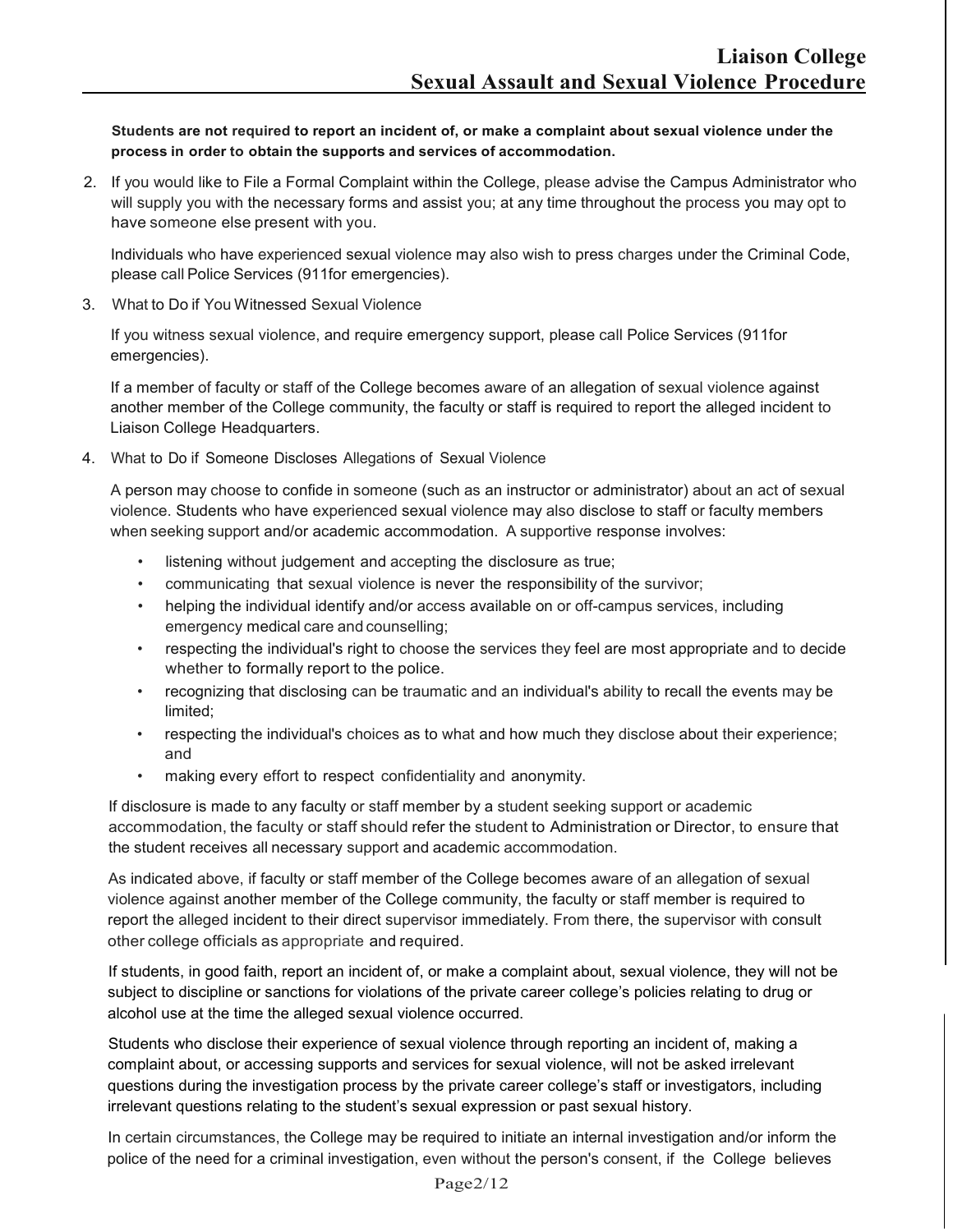that the safety of other members of the College community is at risk. In all instances, action will be taken understanding confidentiality as outlined in the Sexual Assault and Sexual Violence Policy.

5. Communicating with Individuals who have Experienced Sexual Violence

Sensitive and timely communication with individuals who have experienced sexual violence is a central part of the College's first response to sexual violence. To facilitate communication the College will:

- ensure that designated employees who are knowledgeable about sexual violence are responsible for advocacy on campus on behalf of employees, students or any other member of the College community who have experienced sexual violence;
- ensure employees respond in a prompt, compassionate, and personalized manner; and
- ensure that the person who has experienced sexual violence and the respondent are provided with reasonable updates about the status of the College's investigation of the incident when such investigations are undertaken.
- 6. Roles and Responsibilities ofthe Liaison College Community

While everyone on campus has a role to play in responding to incidents of sexual violence, some campus members will have specific responsibilities which might include:

- on-campus counselling supports to provide and assist with safety planning and make referrals to other services, including medical services. Counselling is available for the survivor, and where the respondent is a student, they may wish to avail themselves of counselling services also;
- faculty, staff and administrators to support academic accommodations requested by Counselling and Health Services on behalf of those who have experienced sexual violence, e.g., extensions on assignments, continuing studies from home, and dropping courses;
- Human Resources and the Centre for Human Rights, Equity and Diversity to assist with any incidents relating to employees; and
- Security to assist with investigations and gathering evidence, to implement measures to reduce sexual violence on campus, and to collaborate with local police where appropriate.
- 7. How Will the College Respond to a Report of Sexual Violence?

Where a complaint of sexual violence has been reported to the College, the College will exercise care to protect and respect the rights of both the complainant and the respondent. The College understands that individuals who have experienced sexual violence may wish to control whether and how their experience will be dealt with by the police and/or the College. In most circumstances, the person will retain this control. However, in certain circumstances, the College may be required to initiate an internal investigation and/or inform the police of the need for a criminal investigation, even without the person's consent if the College believes that the safety of other members of the College community is at risk. The confidentiality and anonymity of the person(s) affected will be prioritized in these circumstances.

A report of sexual violence may also be referred to the police, or to other community resources at the complainant's request, where the persons involved are not members of the College community or in circumstances where the College is unable to initiate an internal investigatiqn under this Policy.

7.1. Where the Respondent is a Student

Sexual violence is a violation of the Code of Student Conduct. It is considered a serious offence and will beaddressed in a manner which is consistent with other serious offences.

7.2. Where the Respondent is an Employee

Page3/12 Sexual violence is a violation of the Workplace Violence Prevention Policy & Procedure, and the Human Rights Policy & Procedure. Allegations against employees will be addressed in accordance with the procedures set out in this Policy, and other College policies. If the complaint is sustained following an investigation, the College will decide on the appropriate disciplinary actions consistent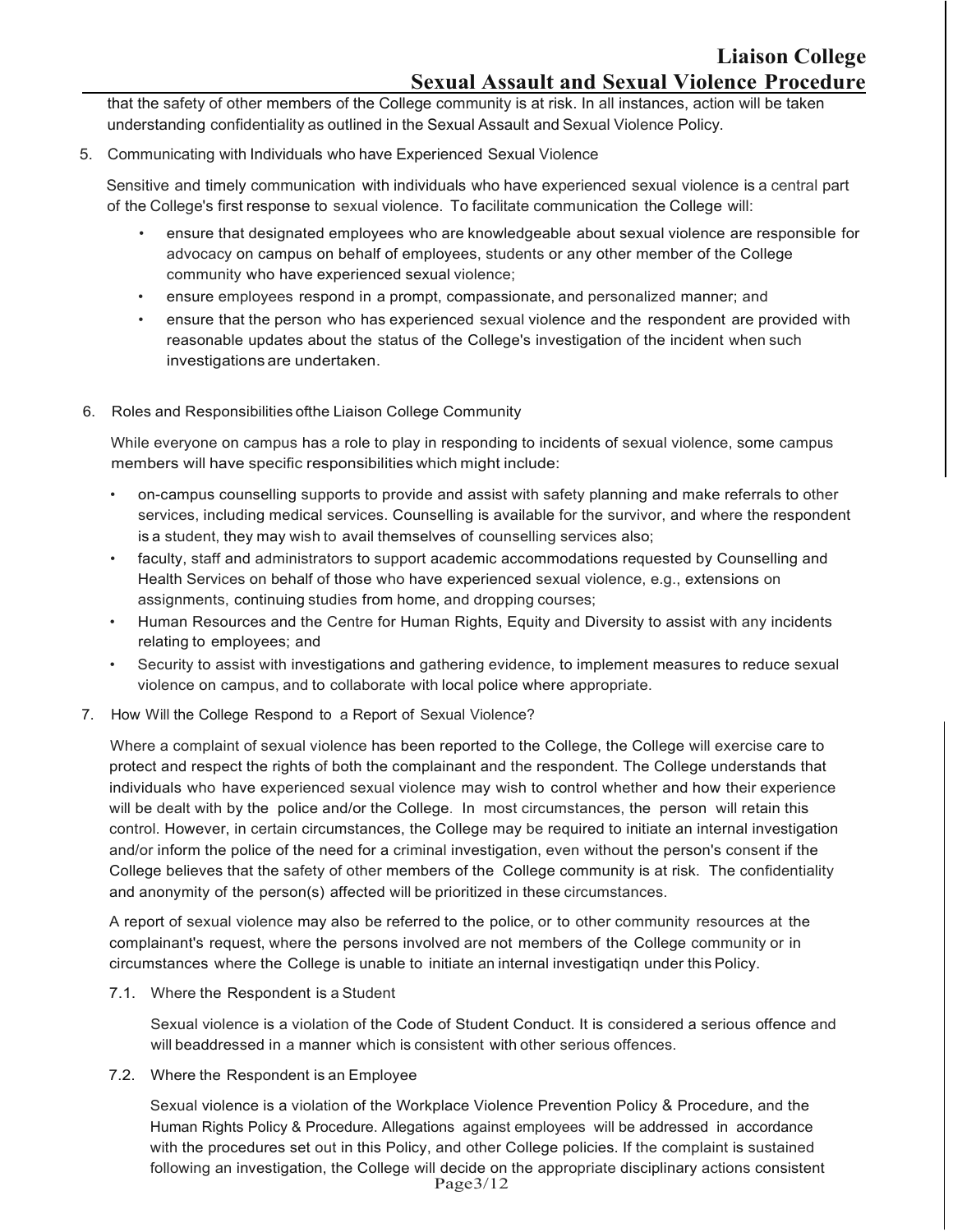with any applicable collective agreement and/or policies regarding discipline.

7.3. Where the Respondent is not a Student or Employee,

Contractors, suppliers, volunteers or visitors who attend on campus will be subject to complaints if they engage in prohibited conduct. Where a complaint against the respondent is substantiated, the College will take appropriate action.

All contractual relationships entered into by the College will be governed by a standard contract compliance clause stating that contractors must comply with this Policy and the Ontario Human Rights Code, including co-operating in investigations. Breach of the clause may result in penalties, cancellation, or other sanctions.

7.4. Multiple Proceedings

Where criminal and/or civil proceedings are commenced in respect to the allegations of sexual violence, the College may conduct its own independent investigation into such allegations, and will make its own determination in accordance with its policies and procedures. Where there is an ongoing criminal investigation, the College will cooperate with the local police.

8. Resources and Supports Available (continued on next page)

| <b>Police Services</b> | <b>Phone Number</b>          |
|------------------------|------------------------------|
| Emergency              | Call 911                     |
| Toronto:               | 416-808-2222                 |
| York:                  | 1-866-876-5423               |
| Halton:                | 905-825-4777                 |
| Peel <sup>.</sup>      | 905-453-3311                 |
| Barrie:                | (705) 725-7025               |
| Brantford:             | 519-756-0113 or 519-756-7050 |
| Hamilton:              | 905-546-4925                 |
| Kitchener/Waterloo:    | (519) 653-7700               |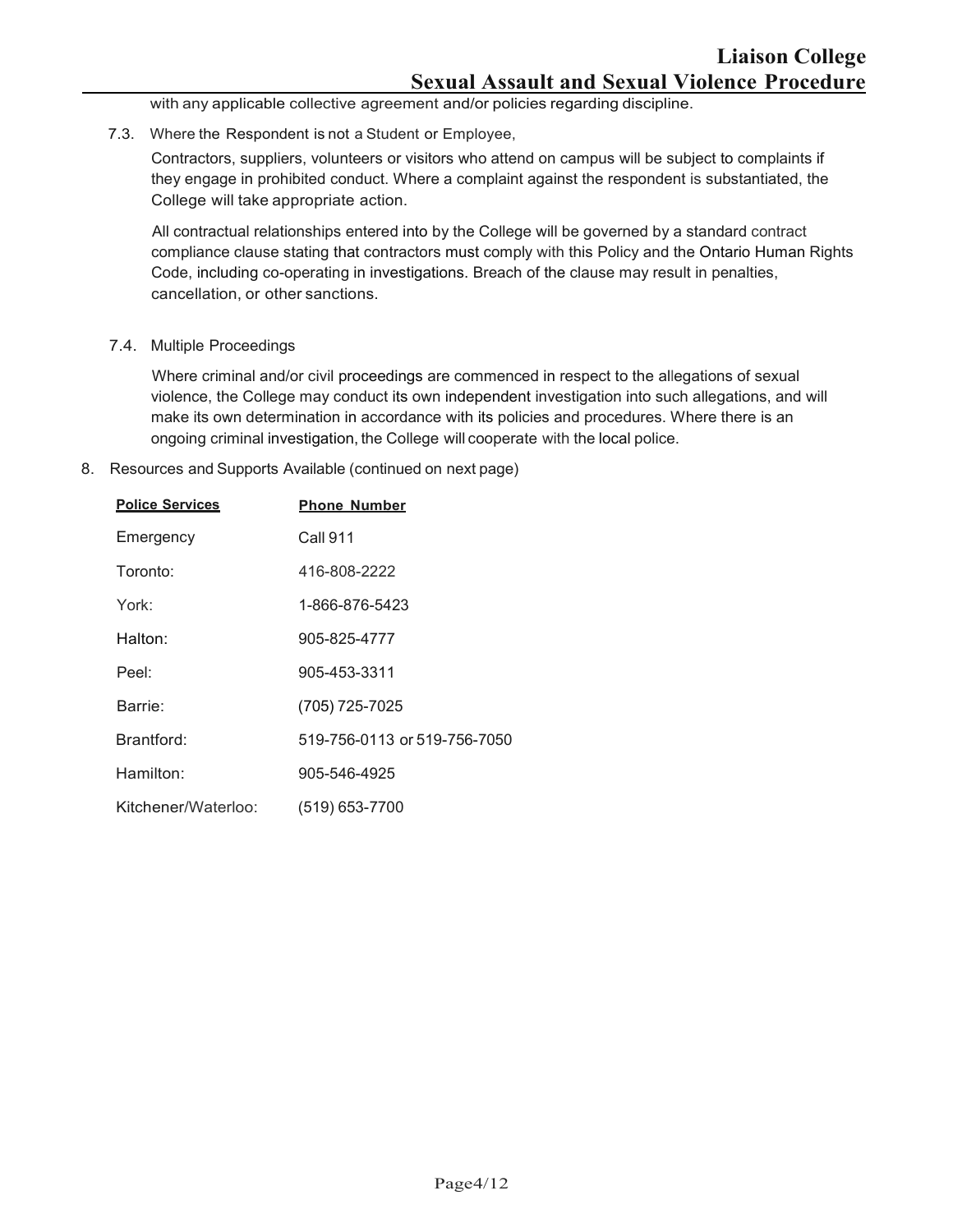

# t:OLLECE. **Sexual Assault and Sexual Violence Procedure**

| Assaulted Women's Helpline<br>1-866-863-0511; available 24 hours a day<br>www.awhl.org                                                                                                                                                                        | The Assaulted Women's Helpline has served as a free, anonymous and confidential 24-hour<br>telephone and TTY crisis telephone line to all women in the province of Ontario who have<br>experienced any form of abuse. They provide crisis counselling, safety planning, emotional<br>support, information and referrals accessible 7 days a week, 365 days a year.                                                                                                                                                                               |
|---------------------------------------------------------------------------------------------------------------------------------------------------------------------------------------------------------------------------------------------------------------|--------------------------------------------------------------------------------------------------------------------------------------------------------------------------------------------------------------------------------------------------------------------------------------------------------------------------------------------------------------------------------------------------------------------------------------------------------------------------------------------------------------------------------------------------|
| Chantel's Place, Trillium Health Centre<br>100 Queensway West, Mississauga<br>905-848-7580 ext. 2548; available 24 hours a day, via<br>Trillium's Emergency Department.<br>httQ:LLtrilliumhealth12artners.caL12atientservicesL<br>womensLPagesLChantels-Place | Chantel's place is a partner in an Ontario network of sexual assault and domestic violence<br>treatment centres. All services are free and individuals can obtain a physical examination,<br>an assessment and treatment of injuries, medication to present or limit the risk of<br>contracting a sexually transmitted infection or HIV. Staff may also take forensic evidence<br>such as photographs, in the event of abuse; the hospital may be able to provide some<br>immediate and long term counselling. A medical record is confidential. |
| Central Toronto Youth Services (CTYS) - Pride & Prejudice<br>htt12:LLwww.ctys.orgLcategoryLi;irogram $SL$<br>#Qride-am12-12rejudice                                                                                                                           | P&P offers unique programs, including individual and group counseling, for lesbian, gay,<br>bisexual, trans, queer and questioning youth, ages 13-24.                                                                                                                                                                                                                                                                                                                                                                                            |
| David Kelley Lesbian and Gay Community Counselling<br>Program<br>www.fsatoronto.comLi;irogramsLfsa12rogram $sL$<br>davekelleylesgay.html                                                                                                                      | The David Kelley Lesbian, Gay, Bisexual, Trans, Queer (LGBTQ) Counselling Program<br>provides professional, short-term, individual, couple and family counselling to people who<br>identify as lesbian, gay, bisexual, trans or queer. The David Kelley program also provides<br>Partner Assault Response (PAR) services for court- and probation-mandated individuals<br>charged with assault to a same-sex partner.                                                                                                                            |
| Good2Talk                                                                                                                                                                                                                                                     | Good2Talk is a free, confidential and anonymous helpline providing professional                                                                                                                                                                                                                                                                                                                                                                                                                                                                  |
| 1-866-925-5454 or 2-1-1; available 24 hours a day.<br>www.good2ta1k.ca                                                                                                                                                                                        | counselling and information and referrals for mental health, addictions and well-being to<br>post-secondary students in Ontario.                                                                                                                                                                                                                                                                                                                                                                                                                 |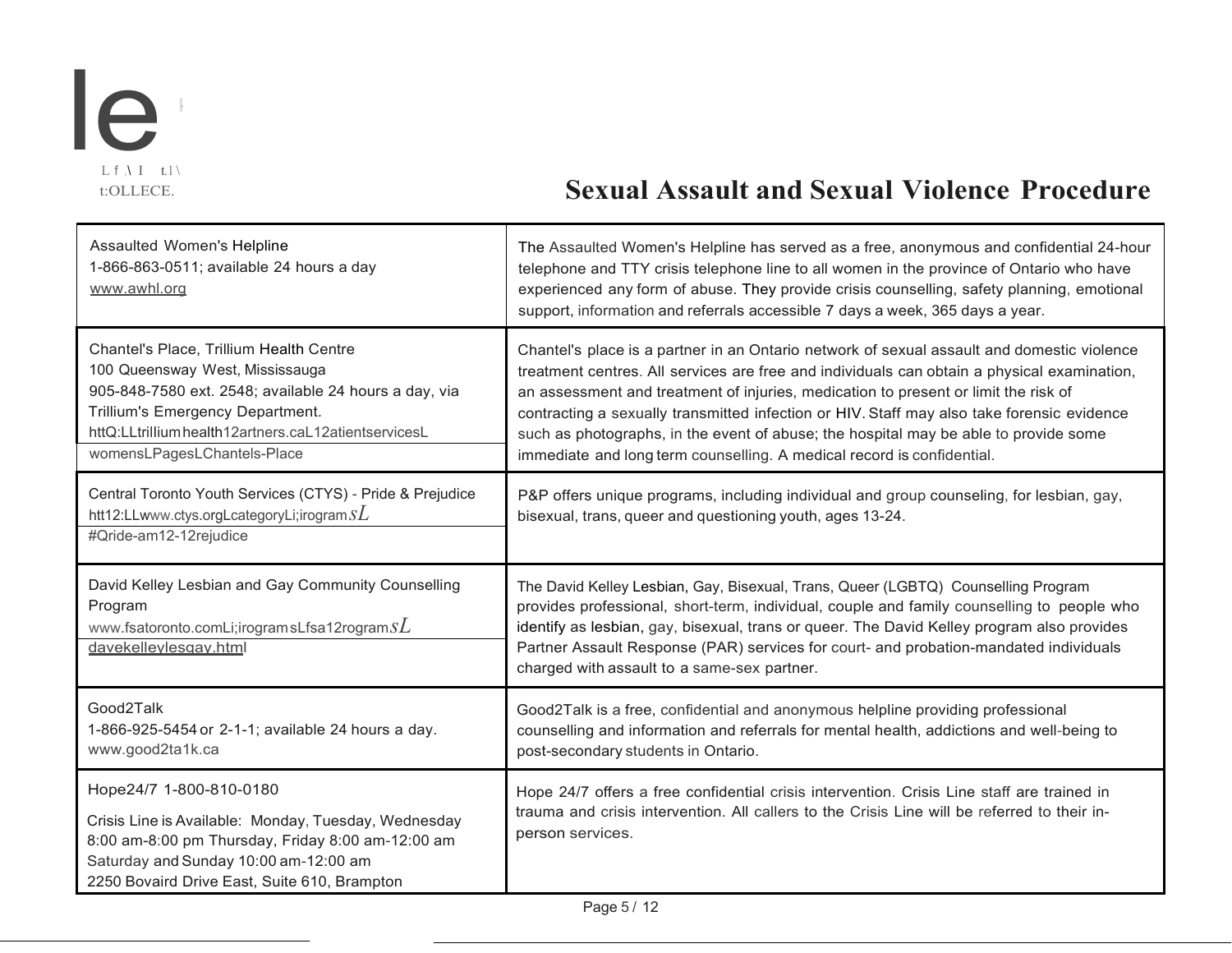| www.hoQe247.ca                                                                                                                                                                       |                                                                                                                                                                                                                                                                        |
|--------------------------------------------------------------------------------------------------------------------------------------------------------------------------------------|------------------------------------------------------------------------------------------------------------------------------------------------------------------------------------------------------------------------------------------------------------------------|
| The 519 Community Centre (Toronto)<br>www.the519.org/                                                                                                                                | For over 35 years, The 519 has been working with our neighbours and our lesbian, gay, bi,<br>trans and queer (LGBTQ) communities to build healthy, welcoming spaces to meet,<br>participate and celebrate together.                                                    |
| The Sexual Assault and Domestic Violence Care Centre at<br>Women's College Hospital<br>416-323-6040<br>htt12:LLwww.womenscollegehosQital.ca/<br>Qrograms-and-services/sexual-assault | The Sexual Assault/Domestic Violence Care Centre (SA/DVCC) available 24 hours a day,<br>seven days a week, is a comprehensive service that assists women, men, and trans people<br>who are victims/survivors of sexual assault and domestic/intimate partner violence. |
| Sunrise Program<br>htt12://www.sunrise12rogram.ca/                                                                                                                                   | The Sunrise Program offers three programs through one website - including medical and<br>crisis support, and counseling for children, youth, and adults, in the Dufferin county area. '1 <sup>®</sup>                                                                  |
| Toronto Rape Crisis Centre/Multicultural Women Against<br>Rape<br>416- 597-8808; available 24 hours a day.<br>www.trccmwar.ca/                                                       | A confidential community support group that can provide referrals, information and<br>resources. They can also offer a support group or one-on-one counseling. A crisis line can<br>provide immediate support and information anonymously.                             |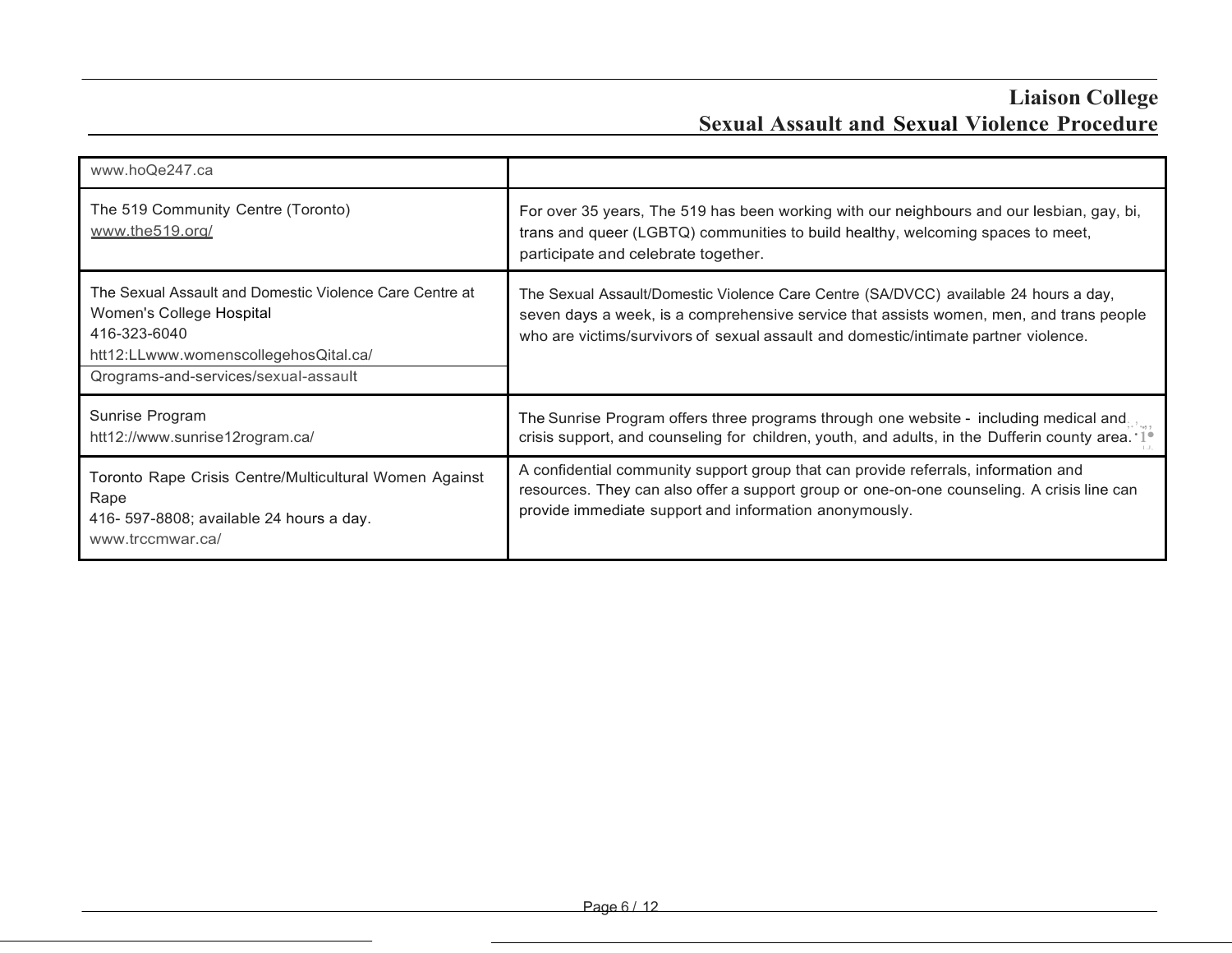

## **APPENDICES**

### **Appendix A: Definitions**

#### SEXUAL ASSAULT:

Sexual Assault is a form of Sexual Violence and is a criminal offence under the Criminal Code of Canada. Sexual assault is any type of unwanted sexual act done by one person to another that violates the sexual integrity of that person and involves a range of behaviours from any unwanted touching to penetration. Sexual assault is characterized by a broad range of behaviours that involve the use of force, threats, or control towards a person, which makes that person feel uncomfortable, distressed, frightened, threatened, or that is carried out in circumstances in which the person has not freely agreed, consented to, or is incapable of consenting to.

#### SEXUAL VIOLENCE:

A broad term that describes any violence, physical or psychological, carried out through sexual means or by targeting sexuality. This violence takes different forms including sexual abuse and sexual assault. Acts of sexual violence include: unwanted sexual comments or advances; coercion of another person's sexuality by physical or psychological intimidation; and/or the denial of another person's sexual decision-making rights. Anyone, regardless of age, gender or sexual orientation can fall victim to sexual violence. Sexual violence can profoundly impact physical and mental wellbeing of individuals and communities.

#### SEXUAL HARASSMENT:

Is prohibited by the Ontario Human Rights Code and may be based on gender (including transgendered persons) or may involve the use of overt sexual language or sexual innuendo which makes an individual feel uncomfortable. Sexual harassment includes, but is not limited to, the following:

- Any deliberate and unsolicited sexual comment, suggestion or physical contact that creates an uncomfortable learning/working environment for the recipient and is made by a person who knows or ought reasonably to know that such action is unwelcome;
- A sexual advance or solicitation made by a person where the person making the advance or solicitation knows or ought reasonably to know that it is unwelcome;
- A reprisal or threat of reprisal for the rejection of a sexual solicitation or advance where the reprisal is made or threatened by a person in a position to confer, grant or deny a benefit or advancement to the person;
- Unwelcome remarks, jokes, sexual innuendoes or taunting about a person's body, attire, sex, personal or social life;
- Practical jokes of a sexual nature which cause awkwardness or embarrassment;
- Displaying and/or distributing pornographic pictures or other offensive material of a sexual nature, either through printed copy or personal computer;
- Leering (suggestive staring) or other gestures;
- Unnecessary physical contact such as touching, patting or pinching;
- Expressions of gender bias which may include remarks that are discriminatory, degrading or derogatory and create a poisoned work environment;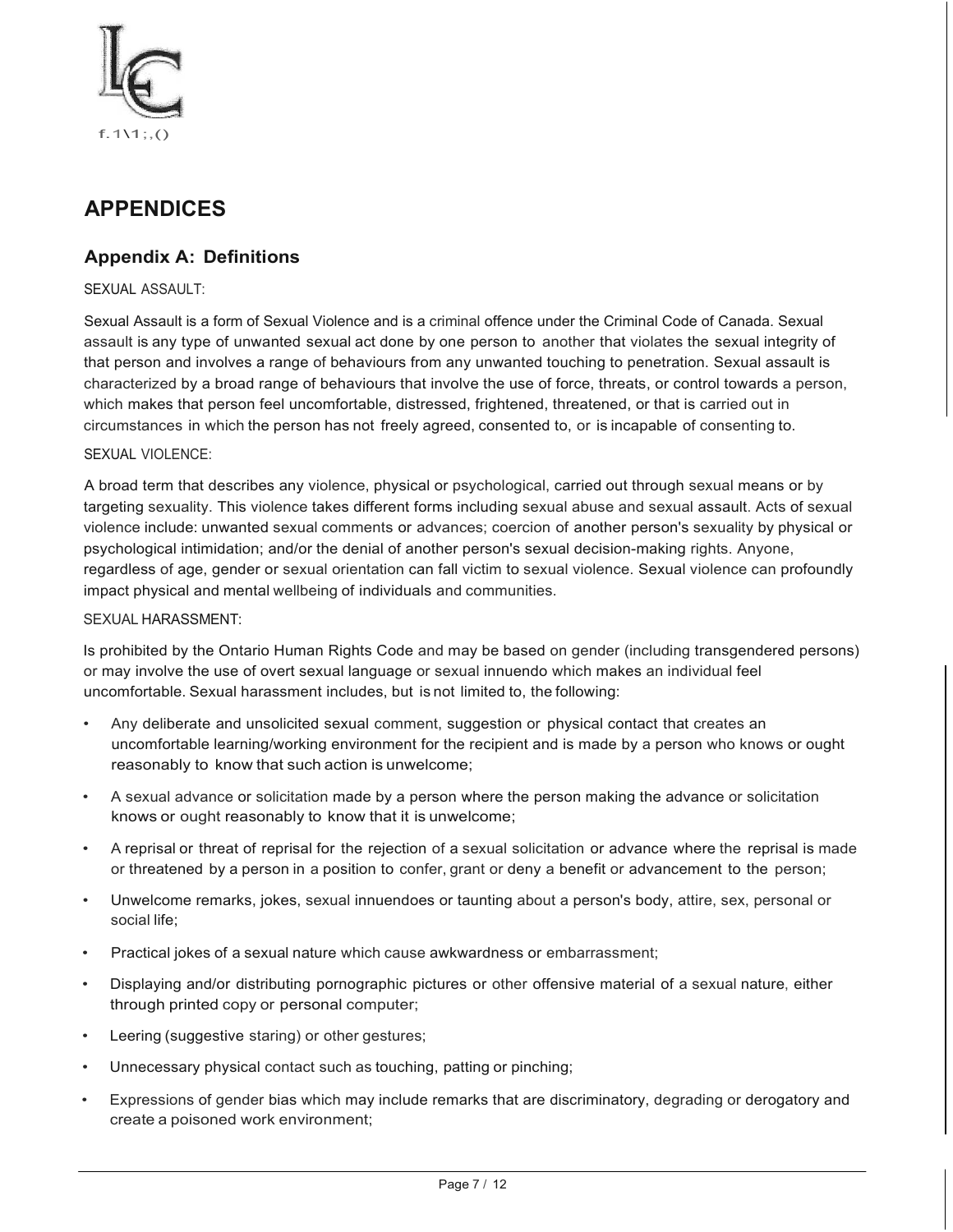- Requests for sexual favours; and/or
- Sexual assault.

#### CONSENT:

The voluntary and explicit agreement to engage in the sexual activity in question. It is the act of willingly agreeing to engage in specific sexual behaviour, and requires that a person is able to freely choose between two options: yes and no. This means that there must be an understandable exchange of affirmative words, which indicates a willingness to participate in mutually agreed upon sexual activity. It is also imperative that everyone understands the following:

- Silence or non-communication must never be interpreted as consent and a person in a state of diminished judgment cannot consent.
- A person is incapable of giving consent if they are asleep, unconscious or otherwise unable to communicate.
- A person who has been threatened or coerced (i.e. is not agreeing voluntarily) into engaging in the sexual activity is not consenting to it.
- A person who is drugged is unable to consent.
- A person is usually unable to give consent when under the influence of alcohol and/or drugs.
- A person may be unable to give consent if they have a mental disability preventing them from fully understanding the sexual acts.
- The fact that consent was given in the past to a sexual or dating relationship does not mean that consent is deemed to exist for all future sexual activity.
- A person can withdraw consent at any time during the course of a sexual encounter.
- A person is incapable of giving consent to a person in a position of trust, power or authority, such as, a faculty member initiating a relationship with a student who they teach, an administrator in a relationship with anyone who reports to that position.
- Consent cannot be given on behalf of another person.

It is the responsibility of the initiator of sexual activity to ensure clear and affirmative responses are communicated at all stages of sexual engagement. It is also the initiator's responsibility to know if the person they are engaging with sexually is a minor.

NOTE:

For information purposes only, the Criminal Code uses the following definition of "consent":

#### CONSENT:

The voluntary agreement to engage in the sexual activity in question. No consent is obtained, where:

- a) the agreement is expressed by the words or conduct of a person other than the complainant;
- b) the complainant is incapable of consenting to the activity;
- c) the accused induces the complainant to engage in the activity by abusing a position of trust, power or authority;
- d) the complainant expresses, by words or conduct, a lack of agreement to engage in the activity; or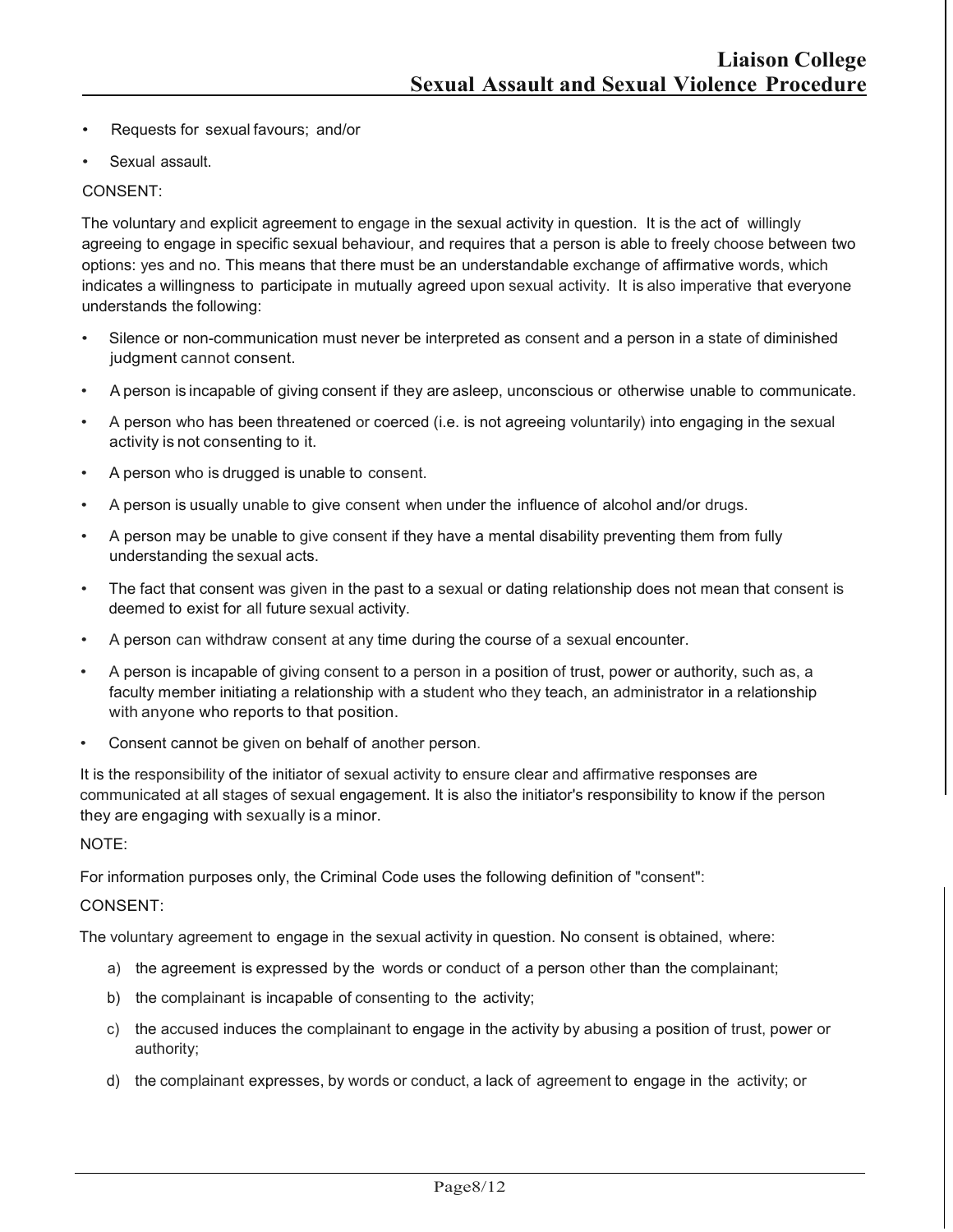e) the complainant, having consented to engage in sexual activity, expresses, 0y words or conduct, a lack of agreement to continue to engage in the activity.

#### ACQUAINTANCE SEXUAL ASSAULT:

Sexual contact that is forced, manipulated, or coerced by a partner, friend or acquaintance.

#### AGE OF CONSENT FOR SEXUAL ACTIVITY:

The age at which a person can legally consent to sexual activity. In Canada, children under 12 can never legally consent to sexual acts. Sixteen is the legal age of consent for sexual acts. There are variations on the age of consent for adolescents who are close in age between the ages of 12 and 16. Twelve and 13 year-olds can consent to have sex with other youth who are less than 2 years older than themselves. Youth who are 14 and 15 years old may consent to sexual involvement that is mutual with a person who is less than 5 years older. Youths 16 and 17 years old may legally consent to sexual acts with someone who is not in a position of trust or authority.

#### COERCION:

In the context of sexual violence, coercion is unreasonable and persistent pressure for sexual activity. Coercion is the use of emotional manipulation, blackmail, threats to family or friends, or the promise of rewards or special treatment, to persuade someone to do something they do not wish to do, such as being sexual or performing particular sexual acts.

#### DRUG-FACILITATED SEXUAL ASSAULT:

The use of alcohol and/or drugs (prescription or non-prescription) by a perpetrator to control, overpower or subdue a victim for purposes of sexual assault.

#### RAPE:

This policy refers to the offence of sexual assault to align with the current offence contained in the Criminal Code. The word "rape" is no longer used in criminal statutes in Canada. The term was replaced many years ago to acknowledge that sexual violence is not about sex but is about acts of psychological and physical violence. The term "sexual assault" provides a much broader definition and criminalizes unwanted behaviour such as touching and kissing as well as unwanted oral sex and vaginal and anal intercourse. Although the term no longer has a legal meaning in Canada, the term rape is still commonly used.

#### STALKING:

A form of criminal harassment prohibited by the Criminal Code of Canada. It involves behaviours that occur on more than one occasion and which collectively instill fear or threaten the target's safety or mental health. Stalking can also include threats of harm to the target's friends and/or family. These behaviours include, but are not limited to non-consensual communications (face to face, phone, email, social media); threatening or obscene gestures; surveillance; sending unsolicited gifts; cyber-stalking; and uttering threats.

#### SURVIVOR:

Some who have experienced sexual violence may choose to identify as a survivor. Individuals might be more familiar with the term "victim". We use the term survivor throughout this policy where relevant because some who have experienced sexual assault believe they have overcome the violent experience and do not wish to identify with the victimization. It is the prerogative of the person who has experienced these circumstances to determine how they wish to identify.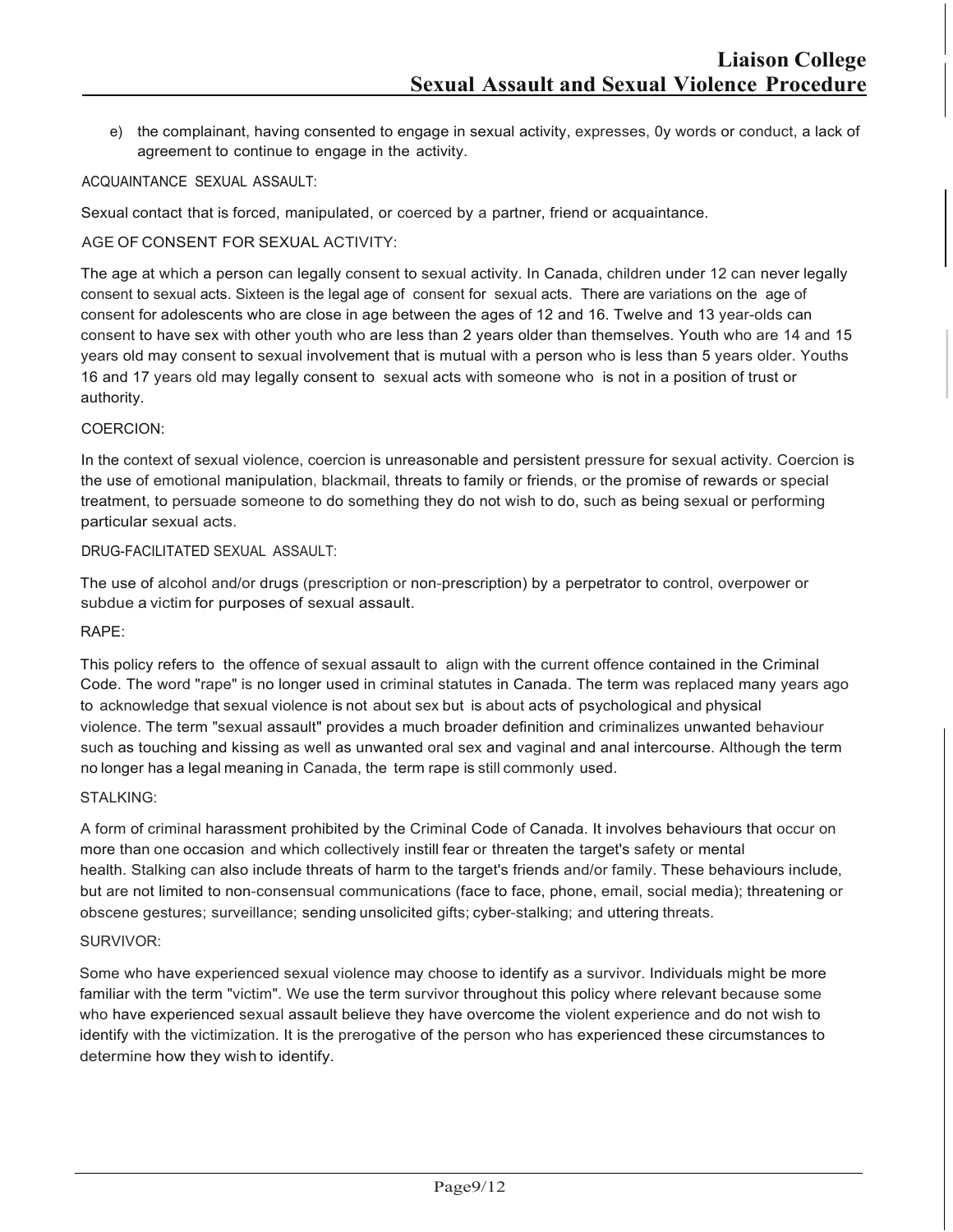## **REGION IN ONTARIO SEXUAL ASSAULT CENTRE 24-HR CRISIS LINE OFFICE PHONE** Algoma (Sault Ste. Marie) Women In Crisis Algoma 1-877-759-1230 705-759-1230 Belleville-Quinte Sexual Assault Centre for Quinte & District 1-877-544-6424 613-967-6300 Brant Sexual Assault Centre of Brant 519-751-1164 519-751-3471 519-751-3471 519-751-1164 Bruce County Women's House Serving Bruce and Gret: Sexual Assault Services 1-866-578-5566 519-372-1113 Chatham-Kent Chatham-Kent Sexual Assault Crisis Centre 519-354-8908 519-354-8688 519-354-8908 Cornwall Sexual Assault SuQQOrt Services for Women, Cornwall English: 613-932-1603 French: 613-932-1705 613-932-1755 East Algoma (Elliot Lake) Counselling Centre of East Algoma 1-800-721-0077 705-848-2585 Guelph-Wellington GuelQh-Wellington Women in Crisis 519-836-710 / 519-836-5710 / 1-800-265-7233 519-836-1110 Halton (Oakville) Sexual Assault & Violence Intervention Services of Halton 905-875-1555 905-875-1555 906-825-3622 Hamilton Sexual Assault Centre Hamilton & Area (SACHA) 905-525-4162 905-525-4162 905-525-4573 Kawartha (Peterborough & Area) Kawartha Sexual Assault Centre 705-741-0260 705-748-5901 Kenora Kenora Sexual Assault Centre 807-468-7233 *I* 1-800-565-6161 807-468-7958 Kingston Sexual Assault Centre Kingston 613-544-6424 *I* 1-877-544-6424 613-545-0762 Waterloo Sexual Assault SUQQOrt Centre of Waterloo Region 519-741-8633 519-741-8633 519-741-8633 London-Middlesex Sexual Assault Centre London 519-438-2272 / 1-877-529-2272 519-439-0844 Muskoka **Athena's Sexual Assault Counselling & Advocact Centre** 705-737-2008 / 1-800-987-0799 705-737-2884

## **Appendix B: Sexual Assault Centres (Ontario)**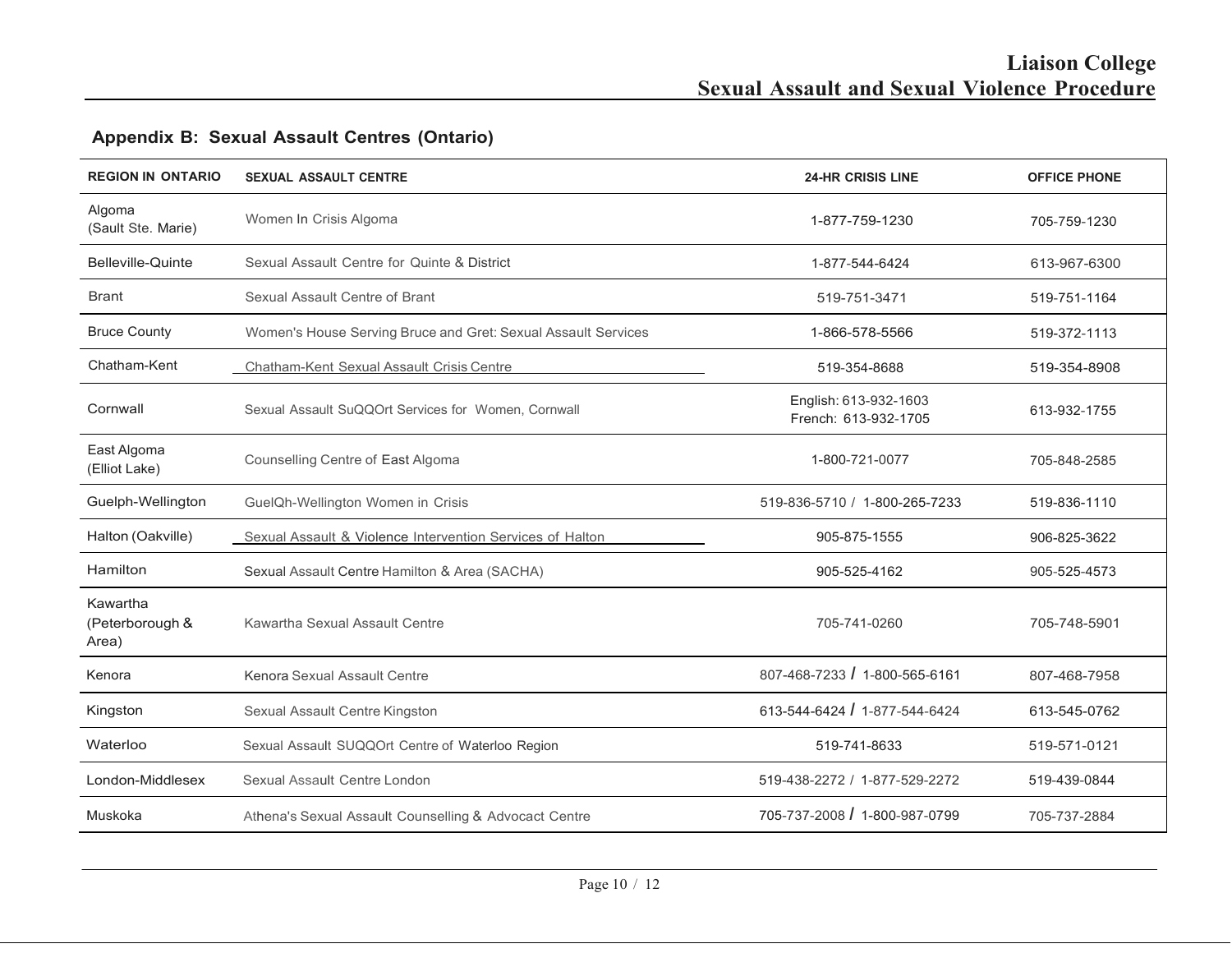## **Liaison College Sexual Assault and Sexual Violence Procedure**

| Niagara            | Niagara Region Sexual Assault Centre                                  | 905-682-4584                  | 905-682-7258           |
|--------------------|-----------------------------------------------------------------------|-------------------------------|------------------------|
| Nipissing          | Amelia Rising Sexual Assault Centre of Ni12issing                     | 705-476-3355                  | 705-840-2403           |
| Oshawa-Durham      | Oshawa-Durham Ra12e Crisis Centre                                     | 905-668-9200                  | 905-444-9672           |
| Ottawa SASC        | Sexual Assault Su1212ort Centre of Ottawa                             | 613-234-2266                  | 613-725-2160           |
| Ottawa RCC         | Ottawa Ra12e Crisis Centre                                            | 613-562-2333                  | 613-562-2334           |
| Peel               | Ho12e 24L7: Sexual Assault Centre of Peel                             | 1-800-810-0180                | 905-792-0821           |
| Renfrew            | Women's Sexual Assault Centre of Renfrew County                       | 1-800-663-3060                | $613 - 735 - 5551$     |
| Sarnia-Lambton     | Sexual Assault Survivors' Centre Sarnia-Lambton                       | 519-337-3320                  | 519-337-3154           |
| Sudbury            | Voices for Women                                                      |                               | 705-523-7100 ext. 2647 |
| <b>Thunder Bay</b> | Thunder Bay Sexual Abuse & Sexual Assault Counselling & Crisis Centre | 807-344-4502                  | 807-345-0894           |
| <b>Timmins</b>     | Timmins and Area Women in Crisis                                      | 1-877-268-8380                | 705-268-8381           |
| Toronto            | Multicultural Women Against Ra12ei'. Toronto Ra12e Crisis Centre      | $(416)$ 597-8808              | 416-597-1171           |
| Windsor-Essex      | Sexual Assault Crisis Centre of Essex County                          | 519-253-9667                  | 519-253-3100           |
| York               | Women's Sui; mort Network of York Region                              | 1-800-263-6734 / 905-895-7313 | 905-895-3646           |

Pour le support francophone aux femmes victimes d'agression sexuelle: CALACS (Francophone Sexual Assault Centres} in Ontario Centre Passerelle pour femmes: CALACS du Nord de !'Ontario [www.centrepasserelle.ca](http://www.centrepasserelle.ca/) C.P. 849 Timmins (Ontario} P4N 7G7 705 360-5657 Centre Novas : Centre francophone d'aide et de lutte contre les Centre francophone d'aide et de lutte contre les agressions  $a$  caractere sexuel d'Ottawa [www.calacs.ca](http://www.calacs.ca/) 40, rue Cobourg Ottawa (Ontario} KlN 8Z6 613 789-8096 calacs@calacs.ca(link sends e-mail) Carrefour des femmes du Sud-Quest de !'Ontario: CALACS de la region du

Page 11 / 12